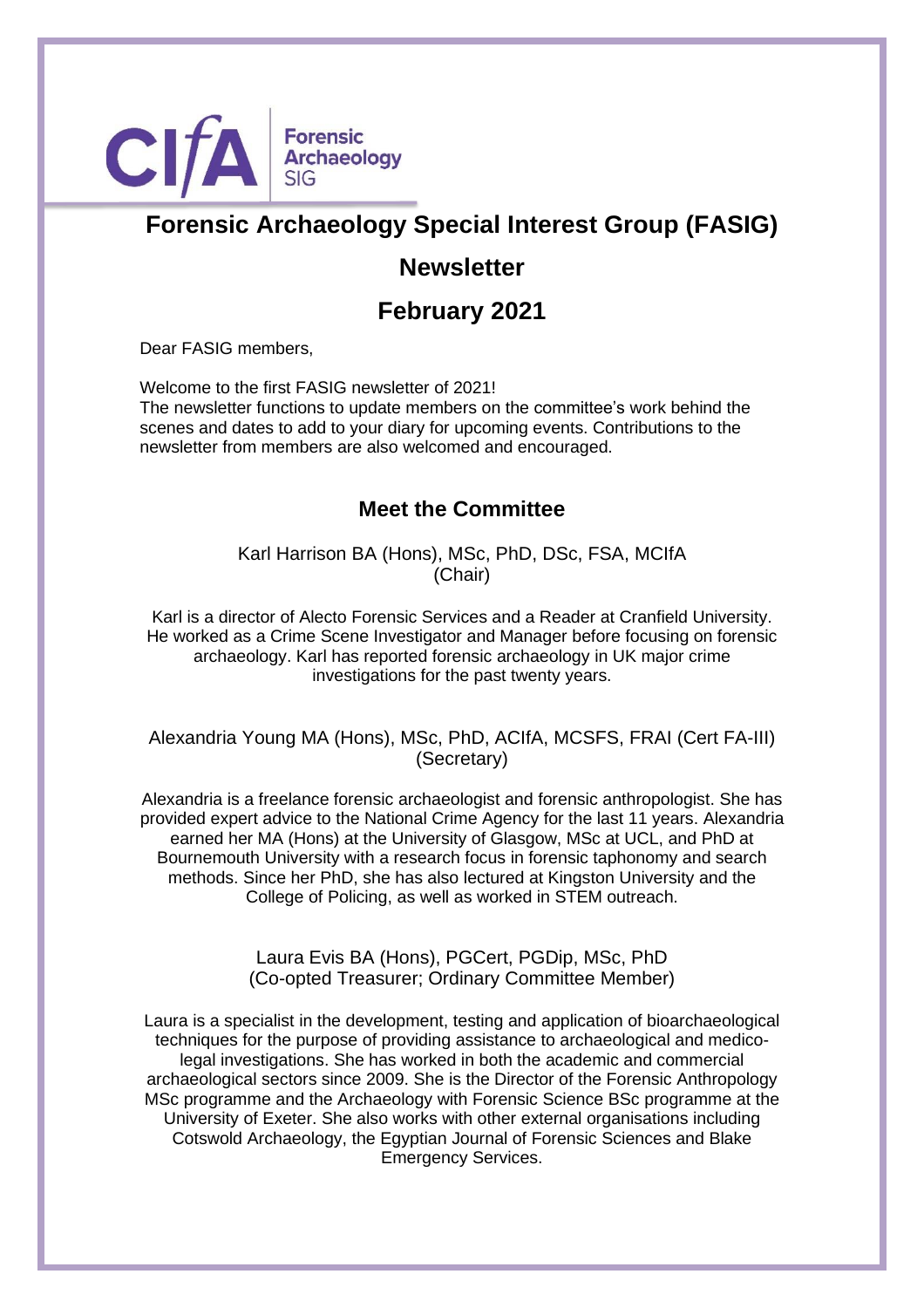#### Alastair Vannan MCIfA (Ordinary Committee Member)

Alastair is the Scientific Lead for Forensic Archaeology at Cellmark Forensic Services. He also oversees all archaeological casework and is responsible for the training and mentoring of forensic archaeologists, as well as research and innovation. He is the Co-Chair of the Forensic Archaeology Expert Register and Panel (FAERP).

#### Anna Chaussée BA (Hons), PGCert, MSc, MCSFS, SFHEA (Ordinary Committee Member)

Anna is a Senior Lecturer at the University of Winchester and she is the Founding Director of the Cold Case Unit at the university. Anna has conducted forensic archaeological case work since 2008 and has provided training in forensic archaeological awareness to police forces across the south of England. Her research interests are in the linguistic and archaeological understanding of concealment in forensic settings.

#### Samantha Tipper BA (Hons), PGCert, MSc, PhD (Ordinary Committee Member)

Sam is a senior lecturer and program lead in forensic science at the University of Lincoln. She has a PhD in archaeology from Durham University and an MSC in Biomedical and forensic studies from the University of Manchester. She is a biological and forensic anthropologist with experience working in both the commercial and academic sectors in human osteology, paleopathology, forensic anthropology and archaeology. She is also the director of the annual Sudan studies interdisciplinary research conference.

> Sabrina Ki BA (Hons), MSc (Ordinary Committee Member)

Sabrina is a recent graduate and arts and heritage volunteer. She has an MSc in Bioarchaeology and Forensic Anthropology from the University of Exeter and a BA in Anthropology and Archaeology from Durham University. She is interested in outreach, social bioarchaeology, mortuary and gender studies amongst other areas.

> Peter Schofield BA (Hons), MCIfA (Ordinary Committee Member)

Peter is a forensic reporting scientist at Cellmark Forensic Services. He is a member of the Forensic Archaeology Expert Register and Panel and has reported forensic archaeological aspects of criminal cases for three and a half years.